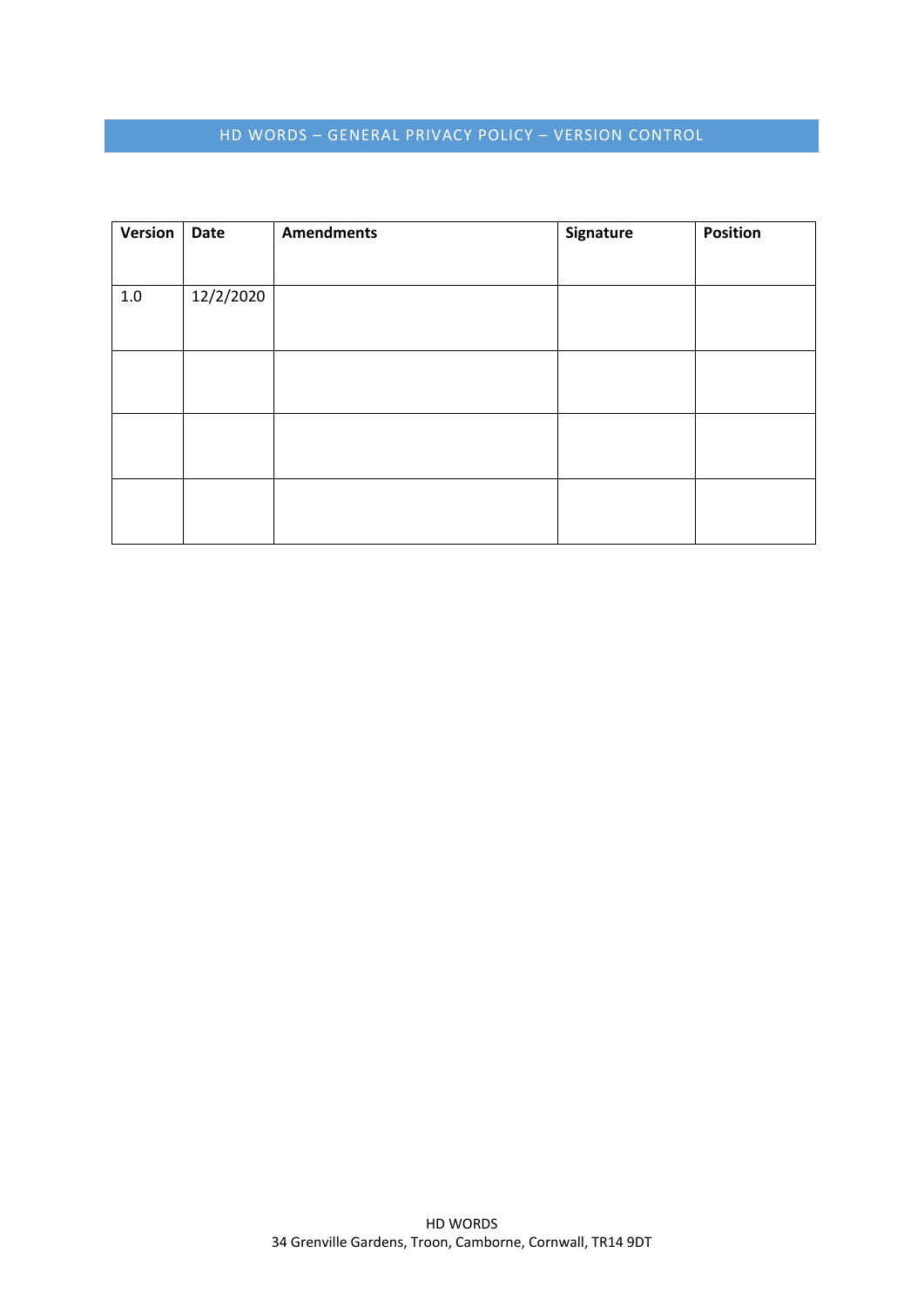# HD WORDS – GENERAL PRIVACY POLICY

At HD WORDS we respect your personal data. This privacy policy explains how we will use your personal data when you are a client / customer or potential customer.

#### CONTACT DETAILS

HD WORDS

34 Grenville Gardens, Troon, Camborne, Cornwall, TR14 9DT

07941 632285

info@hdwords.co.uk

www.hdwords.co.uk

### THE INFORMATION WE HOLD

We currently collect and process the following information:

- Personal identifiers, contacts and characteristics (for example, name and contact details);
- Business details with respect to work being carried out by HD Words for your business.

### HOW WE GET THE INFORMATION AND WHY WE HAVE IT

Most of the personal information we process is provided to us directly by you for one of the following reasons:

- In order to carry out business with you
- In order to approach you with regard to carrying out business with you

# LEGAL BASIS FOR PROCESSING YOUR DATA

Under current data protection legislation, the lawful bases we rely on for processing this information are:

- 1. Consent. You can remove your consent at any time. You can do so by contacting us using the details above.
- 2. We have a contractual obligation.
- 3. We have a legal obligation.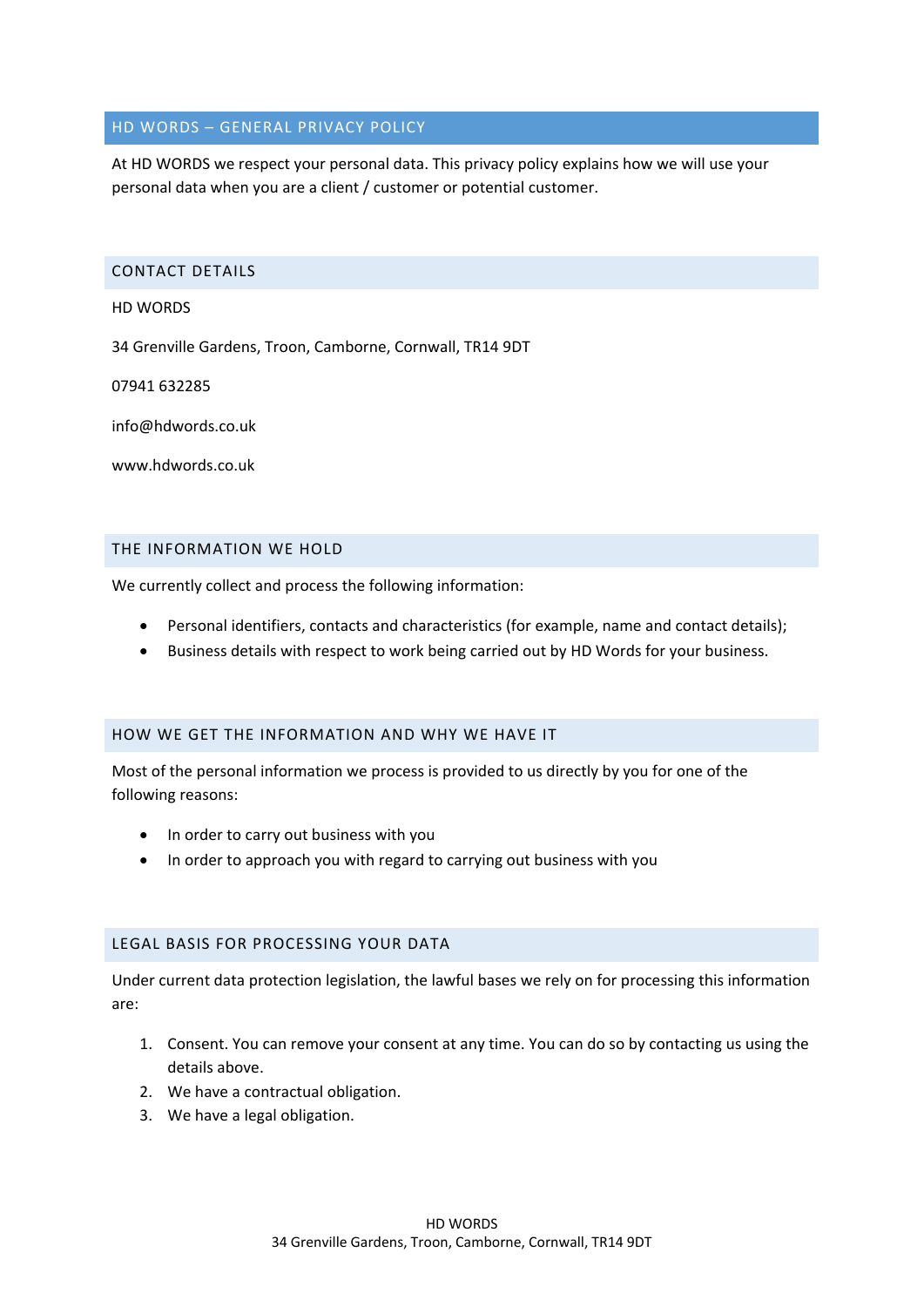#### WHAT WE DO WITH THE INFORMATION WE HAVE

We use the information you have given us in order to

- Contact your business
- Write about your business in accordance with the contract we have with your business

We may share this information with:

Catherine Bennett Accountants, (only details relating to billing and payment collection)

#### HOW WE STORE YOUR INFORMATION

Your information is securely stored at 34 Grenville Gardens, Troon, Camborne, Cornwall, TR14 9DT.

We keep contact information for up to two years after the last contact with your organisation.

We keep billing information for up to seven years after the last contact with your organisation.

We keep business information with regard to contracted work for up to five years after the last contact with your organisation.

We will then dispose of your information by deleting the data from electronic records, and destroying paper versions of the data where necessary.

### YOUR DATA PROTECTION RIGHTS

Under current data protection legislation, you have the following rights:

### YOUR RIGHT OF ACCESS

You have the right to ask us for copies of your personal information.

### YOUR RIGHT TO RECITFICATION

You have the right to ask us to rectify information you think is inaccurate. You also have the right to ask us to complete information you think is incomplete.

#### YOUR RIGHT TO ERASURE

You have the right to ask us to erase your personal information in certain circumstances